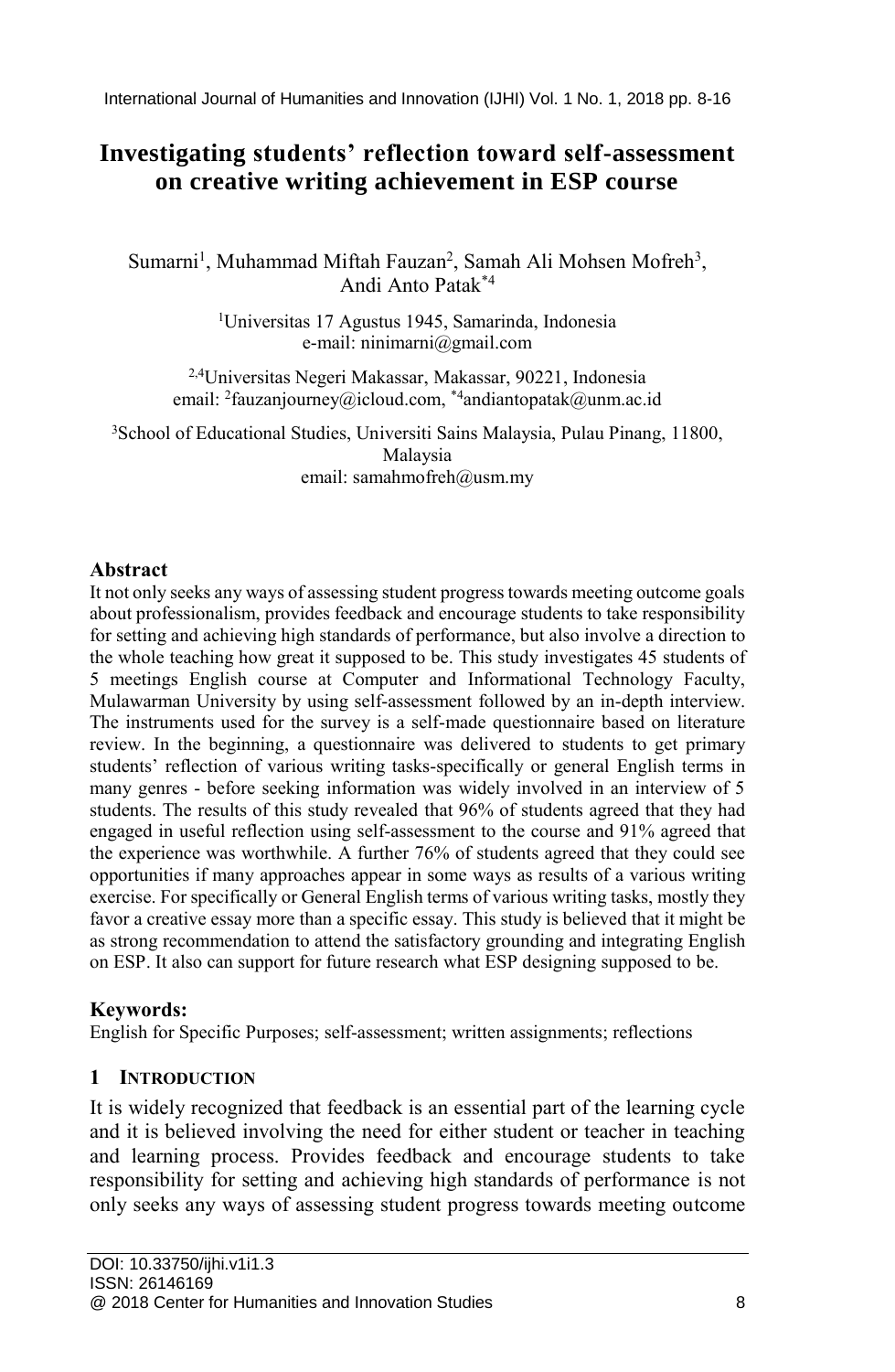goals about professionalism, but also involve a direction to the whole teaching how great it supposed to be.

Teachers are required to carefully look at the material in which the student becomes interested in it. One of them is creative writing. For some researchers, creative writing is an activity that can motivate students to develop their language skills because this process provides a full space for someone to think in their way writing that will be produced by them. Burkšaitienė (2014) suggest that to nurture creativeness in the different course in English, students' selfperception, the awareness level of creativity and creative writing, as well as their expectations, are important. The strength of students' works creatively is the awareness to lay their imagination flowing during the time than create works. It works by the right establishing for many parts in the learning process and can be supported if teacher using the right courses designing.

English Language Teaching (ELT) has experienced many changes and paradigm shifts during its brief lifetime (Graddol, 2007; Legutke & Thomas, 1991; Richards & Rodgers, 1986). The propositional-process paradigm shift was one of a number which led to the student being placed at the center of learning, managing the learning process. In another tectonic movement, work in the early part of the 20th century identified group work and collaboration as more effective than the individual competition regarding the effectiveness of learning (Vygotsky, 1978). At the root of many changes, it has placed problemsolving that students do not learn what teachers teach (Allwright, 1984) and can apply the things they have learned in school to real-life situations.

By goal oriented, good courses designing, teaching collaboration mentioned above and concern on what specific skill of English four skills and language knowledge is studied, ESP course is conducted to any universities. ESP program in such way has long been present in every university in Samarinda in different regulation each semester. This program remains a subject that must be taken by the students. The presence of this program is not the same in every university. For major universities such as Mulawarman University, on average holds ESP for only one semester. Other universities around it also follow it. Despite that, many colleges, Mulawarman University alike, still has a potential poor English performance. To specify English communicatively, most colleges had an inadequate satisfactory value of that. Facing this problem, the investigation should be presented. To ensure the effectiveness of ESP, many factors need to be taken into account before implementing ESP courses.

ESP is an English language course in non-English faculties. ESP lectures usually hold one to two semesters from the average 7-8 semesters of college attainment duration. The class meetings take two hours in a week, for twelve to fifteen meetings in one semester. As international communication, it becomes more accessible and faster whereas. English for specific purposes (ESP) has become an essential branch in English language teaching. English becomes professionals increasingly demand ESP programs to match the development in their field. The demand for this program is to meet the needs of English proficiency as a part of a professional job. The achievement of this

 $\alpha$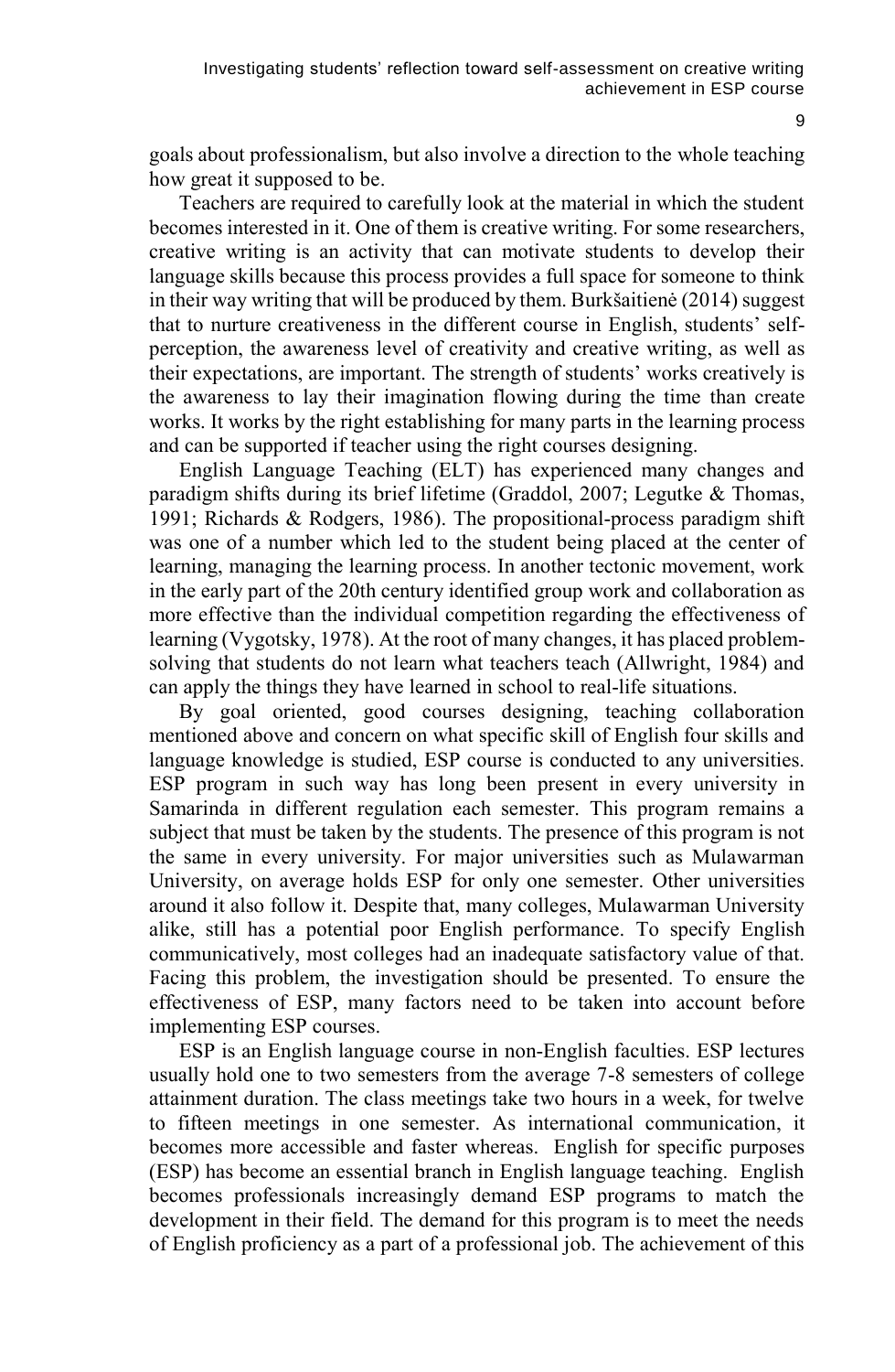proficiency is the responsibility of every university as well as a challenge to make it happen.

ESP is presented to accommodate students' communication skills more communicative. ESP is presented to answer some questions about why there are still many students are weak towards general or basic language comprehension even in simple communication. According to facilitate the courses communicatively, courses design must be established. The establishment should not be likely as English General Purposes. The design of this courses is divided separately and be involved carefully inside courses between the knowledge and the skill. It becomes completing one another based on the significant subject of field study. Four skills of language and the grammar might be placed regarding the need for colleges, and the workplace is supposed to be.

The development of language skills in the ESP class requires the accuracy of teachers in the design of learning materials and the instructions that follow. Courses designing must take attention to what approaches covering this courses. The fact that teacher oriented is not suitable for ESP, many practitioners change it into learner-oriented and directly in this process going through the goal-oriented. The implementation of learning was changed from teacher oriented to student-oriented. Since ESP is learner-centered and goaloriented, a more substantial burden and greater responsibility are thus imposed on the ESP teacher, as compared with those of the general English teacher. Wu (2014) showed that the motives for the emergence of all ESP programs were the difficulties of the electronic age, a revolution in linguistics, and the learner's focus. Learner needs for revolutionary linguistics were the fundamental motive for the emergence of ESP programs. The considerable development in methodical, practical, and economic accomplishments enlarged the claim for learning of ESP courses. However, innovative linguists focused on how languages were used in real situations that the English must change when the particular context was given.

ESP practitioner is expected to possess specialized knowledge and language-teaching skills at once. The ESP practitioner has as various as five key roles to implement. The roles include teacher, course designer and materials provider, collaborator, researcher, and evaluator. ESP teacher may need to work with a team teaching with the subject specialist both in and out of the classroom. The ESP instructor is also encouraged to undertake classroom action research to understand the learning effects and to improve ESP instruction. Moreover, last but not least, the ESP teacher should evaluate courses regularly to identify students' problems and to make proper adjustments accordingly. By using self–assessment, it is stated to bridge in the beginning answering the following question:

- a) What problem might colleges have in ESP?
- b) What writing material colleges favor?
- c) What is required of ESP colleges?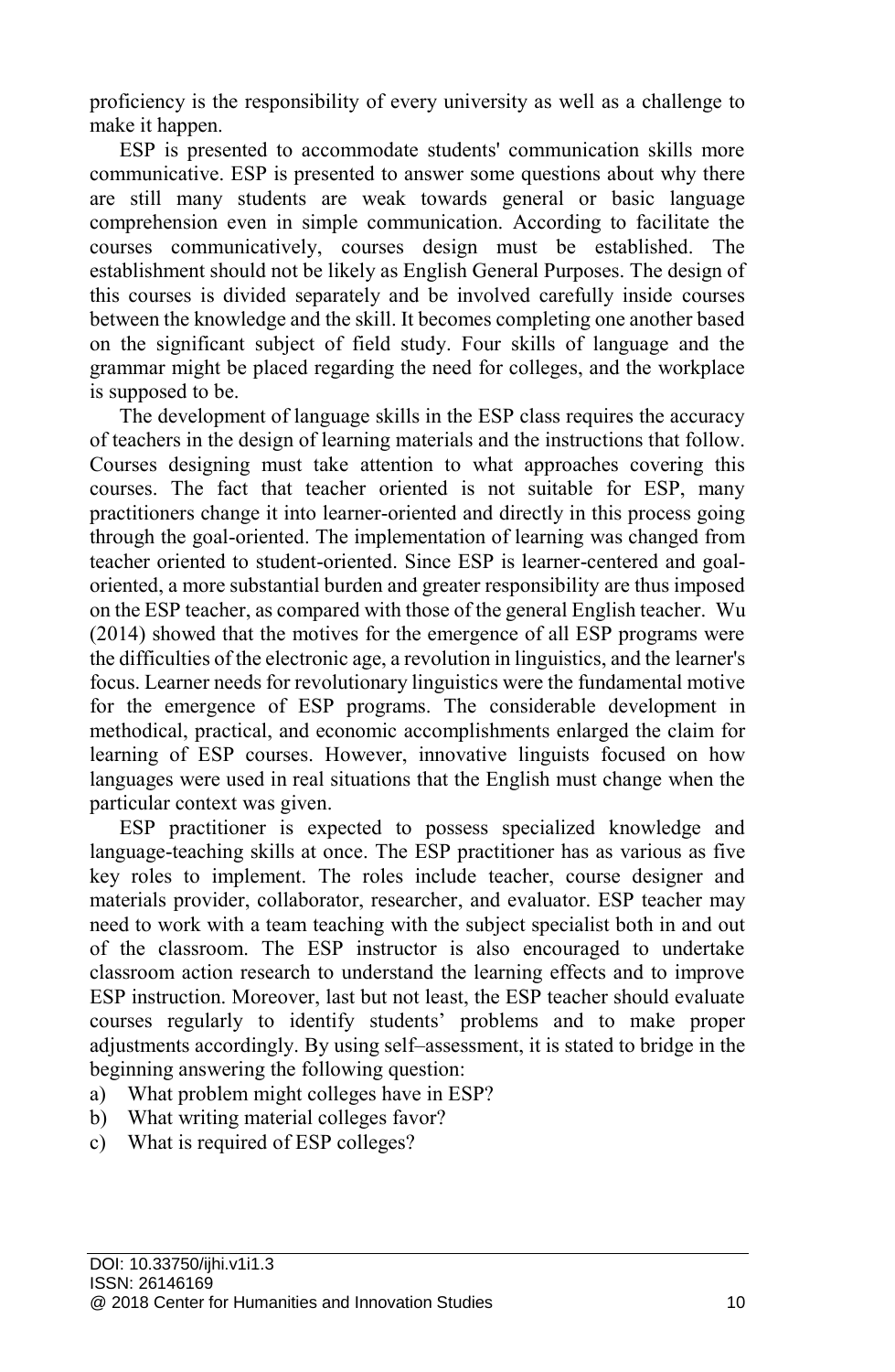11

#### **2 LITERATURE REVIEW**

In the recent day, to establish the great material designing, practitioner assess it in any assessment (Patak, Naim, Said, & Asik, 2013). It is done not only to involve any evaluating of a lesson plan and the result examination but it is also to bridge students-teacher views insight of the learning process. The research results also bring up the latest innovative developments. One of them is the use of self-assessment as a learning evaluation process. Self-assessment is now a trend because it has been widely used in learning and teaching. This assessment method is based on how learners evaluate their learning of linguistics. The strength of this assessment method is the formation of a thorough success of the learning experience of students because the discovery of learning weakness is from the process of finding itself. The prominence and importance of selfassessment is confirmed by a multitude of publications in this area. Success in learning often depends on students' interest and subsequent motivation to study. Wu (2014) mentioned that the course design addresses learner needs, such as English for civil servants, for a police officer, and for officials of the law. Regardless of learner needs, ESP programs should focus on various learning strategies, schema, motivations, and interests.

Jones (2004) cite that assessment for learning sustains practitioners to focus on the learner and learning in individual classroom terms. How one of the assessments for principal themes of learning strategy, quality feedback, can be used to help learners progress. Many teachers have expressed apprehension in current years that the introduction of burdensome assessment necessities diminishes from the effective classroom and inhibits them meeting learners' needs. There is some evidence that self-assessment can be useful. Jabbarifar (2009) state that a capable, goal-oriented, teaching-learning sequence contains clearly understood objectives, productive classroom activities, and a sufficient amount of feedback to make students aware of the strengths and weaknesses of their performances. Feedback and evaluation are inseparably related to both instructional objectives and classroom learning activities and are indispensable elements in the learning process.

Among studies related to the impact of assessment on EFL writing skills (Fahed al-Serhani, 2007; Ghoorchaei, Tavakoli & Ansari, 2010; Yurdabakan & Erdogan, 2009), investigated the impact of assessment on Iranian EFL learners' writing skills. The results indicated that assessment had a statistically significant effect on writing performance of EFL Iranian learners. Furthermore, students had a positive attitude towards assessment. The five key characteristics of the portfolio are an alternative to the traditional testing, comprehensive ways to assess students' knowledge and skills, the authenticity of assessment, students' active participation in the evaluation process, simultaneous development of students' reflective thinking (Hamp & Condon, 2000). For some teachers, the portfolio is a part of an assessment program, and it can either include a record of students' achievements or document their best work.

The reflections or commentaries on the entries which are typically presented in portfolios are central to portfolios. Through reflections students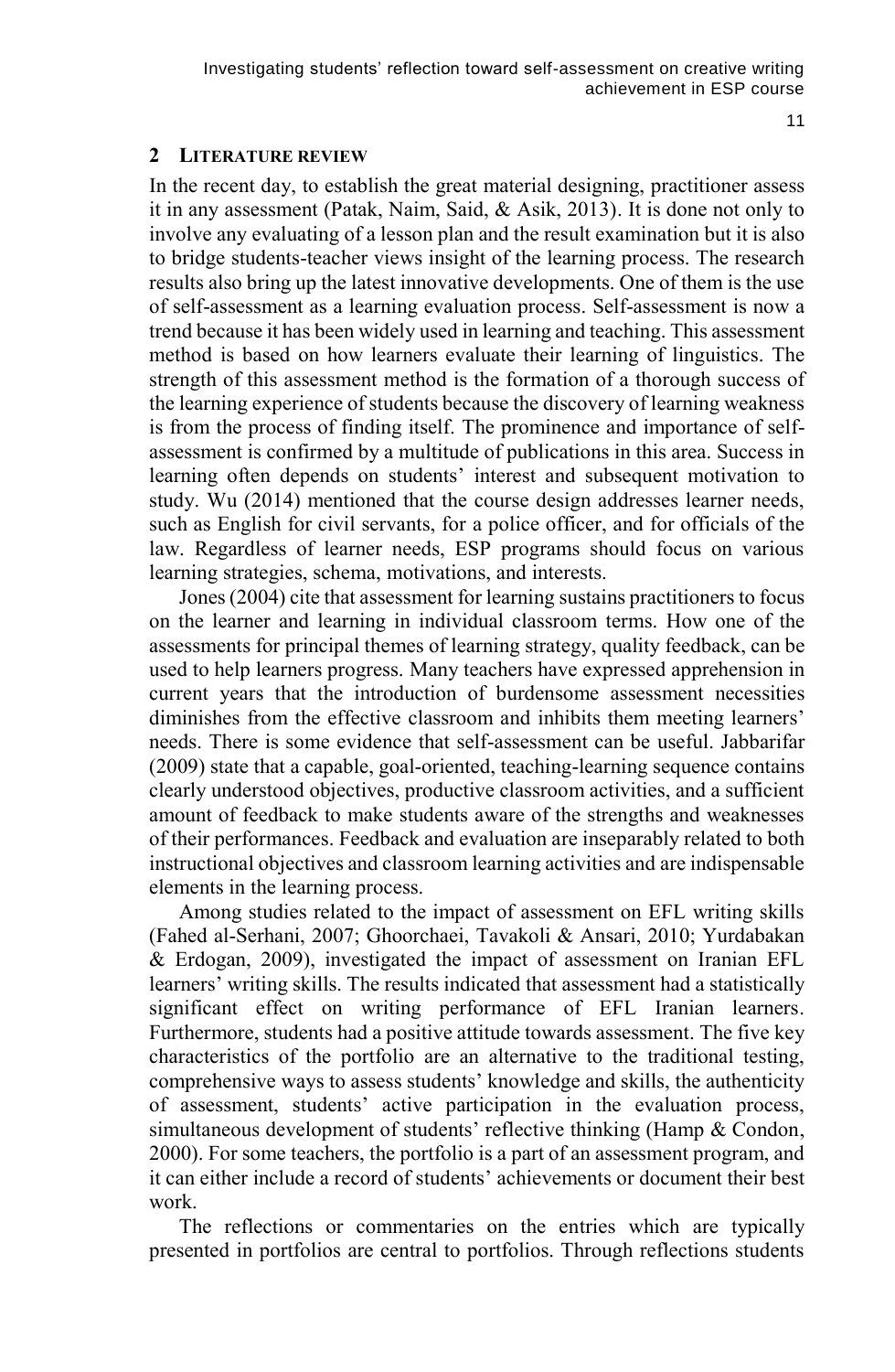can develop metacognitive awareness of texts and situations, can advance their strategies on various tasks as well as may judge their work and compare performance in unique projects. There are three reasons for engaging learners in selfassessment and taking account of the results (Little, 2005). Firstly, a learnercenteredness; secondly, self-assessment, and thirdly, a tool for lifelong language learning. The most important feature of the ELP is that it supports reflective learning in which self-assessment and goal setting take the part of a dominant role.

The students' experiences using the portfolio framework were investigated by investigating the reflections of the learners' written. Only one-fifth of the seventy-three participants adored project work. One quarter had mixed feelings, and 57% observed it adversely. Furthermore, the high drop-out rate from the course existed since some students bring into being the course too challenging or thought English classes should be restricted to the study of language and resented being asked to achieve non-linguistic assignments. However, the portfolio assessment challenges to language learners include lower comparability and reliability and difficulty ensuring standardized testing conditions. They also pose a scoring problem because this criterion requires staff training and is more time- consuming than scoring a single normreferenced test (Gomer 2001). The definition of the portfolio can shift from product to process according to the context and design of its development (Nunes, 2004).

Among studies related to the impact of portfolio assessment on EFL writing skills (Fahed al-Serhani, 2007; Ghoorchaei, Tavakoli & Ansari, 2010; Yurdabakan & Erdogan, 2009), investigated the impact of portfolio assessment on Iranian EFL learners' writing skills. The results indicated that portfolio assessment had a statistically significant effect on writing performance of EFL Iranian learners. Furthermore, students had a positive attitude towards portfolio assessment.

According to Nunan (1988), there is a considerable extent of the mismatch between teachers and learners perceptions of the usefulness of diverse activities. Interestingly, a study by Spratt (1999) was conducted to compare learners' preferred activities with teachers' perceptions of what those preferences were, and only a roughly 50% of correlation was found. Similarly, another researcher (McDonough 2002), reported learners' dislikes such as listening to tapes and course book dialogues, and preferred grammar exercises, reading aloud, translation as being useful to learning. Granting there have been some studies on the self-assessment impact for improving writing skills and exploring their attitudes on portfolios, there necessities to ensure further experiential studies. Further studies require investigating the effect of portfolios on enhancing writing skills, particularly, on sub-skills of writing like organization, vocabulary, focus, conventions, and elaboration in ESP classes. As Galina, Ligija, and Lilija (2007) results showed that self-assessment was beneficial for learners' linguistic development

Summing up the references, it is important for ESP practitioners to clarify what are students' attitudes to various assignments, to analyze feedback constantly and to adjust teaching methods to learners' changing needs.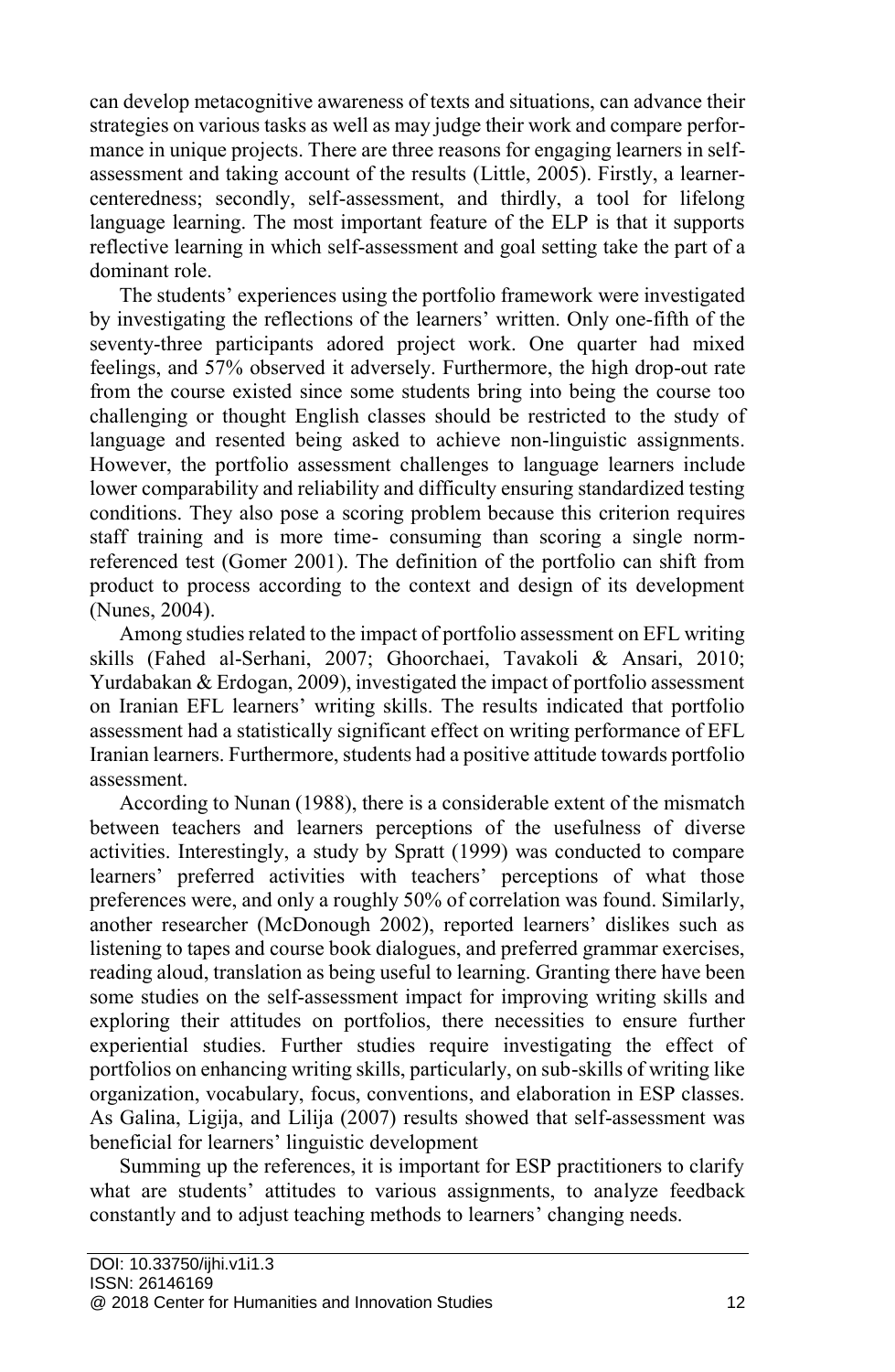13

# **3 METHOD**

This study investigated 45 students of 8 meetings English course at Computer and Informational Technology Faculty, Mulawarman University by using selfassessment followed by deep interview. The instruments used for the survey is a self-made questionnaire based on literature review. At the beginning, questionnaire were delivered to students in order to get primary students' reflection of various writing tasks-specifically or general English terms in many genre - before seeking information was widely involved in an interview of 5 students.

# **4 RESULTS**

The following are students' self-assessment on writing

| Writing                                                                | Yes |
|------------------------------------------------------------------------|-----|
| I can write summaries from articles in my discipline area              | 36% |
| I know how to take notes in lectures                                   | 56% |
| I can describe processes or events in writing                          | 36% |
| I can express my own opinions clearly on a range of topics             | 57% |
| I can present arguments in a systematic way in an essay                | 20% |
| I can write an extended report                                         | 25% |
| I understand the concept of 'referencing' as it applies within Curtin  | 15% |
| I am confident that I can avoid plagiarizing other texts when I write  | 21% |
| I can write in a range of styles according to the audience and purpose | 10% |
| Self - assessment engage me as a useful reflection in writing          | 96% |

Although students have poor confidence in writing, write an essay (20%), an event sequence (36%), extend report (25%), write in specific purposes (10%), but there are some positive statements on writing skills, - such as the ability to record lecture material from lecturers (56%) and freedom of expression (57%). This is the basis for further investigation by conducting intensive interviews (on students' reflection)

a) To question: "What problem might colleges have in ESP" which is probably assumed as a prior knowledge to write, following are students' reflections

Student 1: I*n my senior high school, we were less of getting writing task* Student 2: *I wrote but there was no adequate assessment from the teacher. I did not know my poor on writing*

Student 3: *At that time the teacher just always ordered us to answer the grammar and rarely assigned to write.*

Student 4: *I came from a village which is no good services of teacher attendance coming there.*

b) What writing material colleges favor?

Student 1: *I can write poetry because it is free on grammar* Student 2: *I am more comfortable making short stories about my life experience than explaining various professions in IT because I have not information about the IT profession*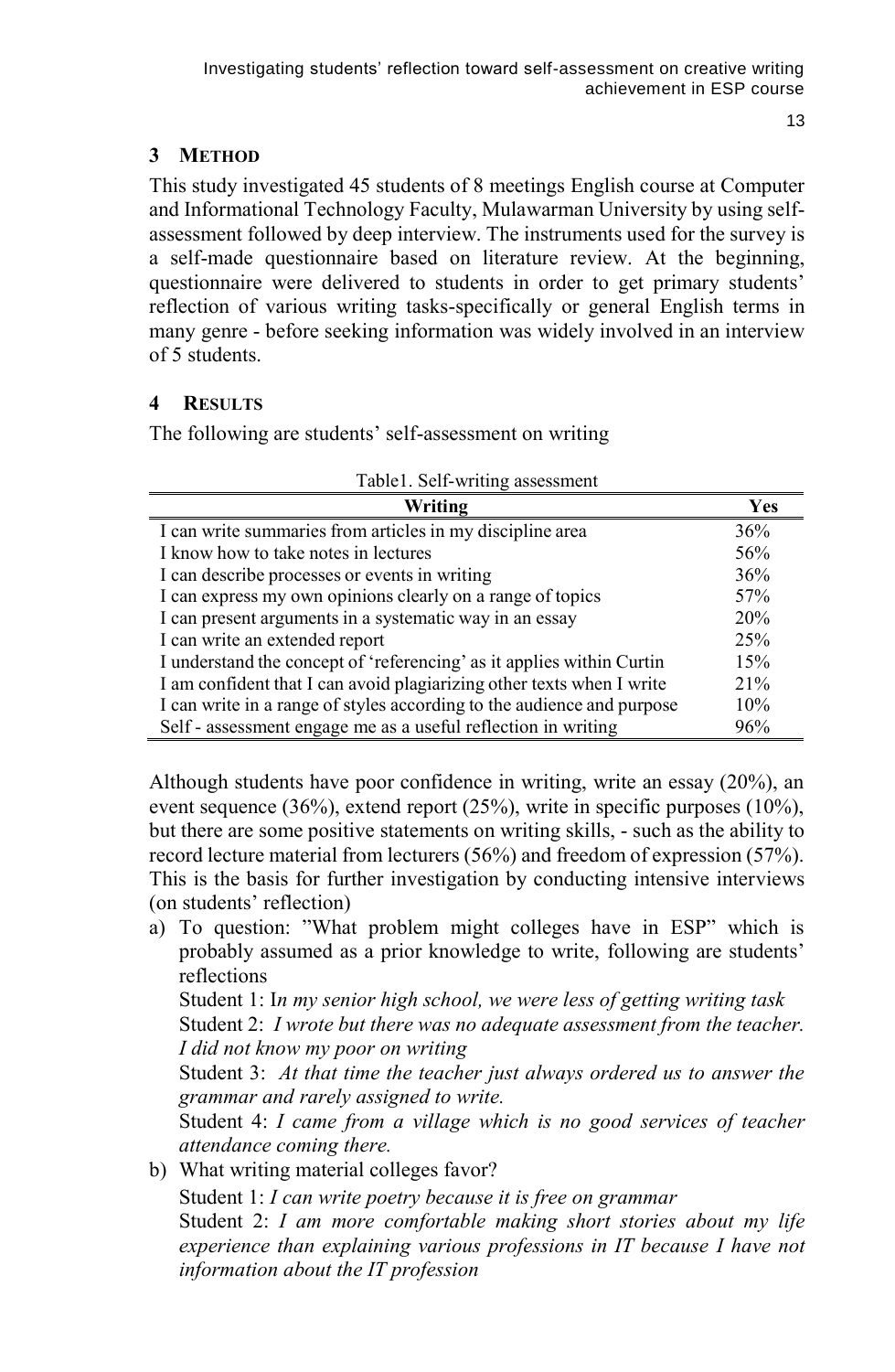Student 3: *Creative writing allows us to imagine using the desired words freely.*

Student 4: *Creative writing involves free thinking without being fixed one particular topic.*

c) What is required of ESP colleges?

Student 1: *I need more meeting for English*

Student 2: *if second attendance on next semester will be, I suggest to the fourth or fifth semester. Because that it must be preparation in TOEFL as a requirement going to proposal seminar.*

Student 3: *As a preparation getting a job, we need more learning in English*  Student 4: *if English will be on next semester, it is better if there is a collaboration between language teacher and lecturer of a specific study.* Student 5: *General English is an urgency placed well before going to learn the specific one.*

Student 6: *I agreed that the experience was worthwhile*

# **5 DISCUSSION**

Based on students' reflection drawn above, it is stated that short courses such as in the most lecturing for each faculty of UNMUL Samarinda is not enough to facilitate students' need to learn EFL that is urgency. The integrated collaboration of two different lectures (English lecturer and major field study lecturer) is a part of students' need to what accurate of material they think better appeared in lecturing. Establishing in what semester ESP should be placed is still believed as a good recommendation for the institution to design it furthermore.

A variety of accurate information is obtained through the process of combination between various writing activities and self-assessment in this research. The role of self-assessment, in this case, is great for seeing each student's self-reflection. It can be concluded that the application of selfassessment as part of teaching English for specific purposes is urgent to do. In this study, the findings of previous survey and interview results show the same results with this study.

Previous research concludes that self-assessments are an excellent tool for evaluating ESP learning and learning in high school. In my research, the same stating appears that it is facilitated by the application of various writing assignments as reference learning achievements which is followed up with self-assessment, clearly showing the true student needs of whatever they want in the ESP class. The limited amount of field study is the main reason why need analysis is necessary to be learnt. Also, accurate lesson plan of ESP course is lead to learning outcomes that is satisfying not only for learners but also for the lecturers themselves.

Recommendations for immediate self-assessment are urgent to be done especially in the ESP Course. English teachers need to examine learners 'ongoing feedback and self-evaluation which can help them adjust their teaching to students' needs. Learner's individual written reflections and selfassessment serve best to analyze student's personal difficulties and dislikes, such as grammar, writing essays or listening to long passages. An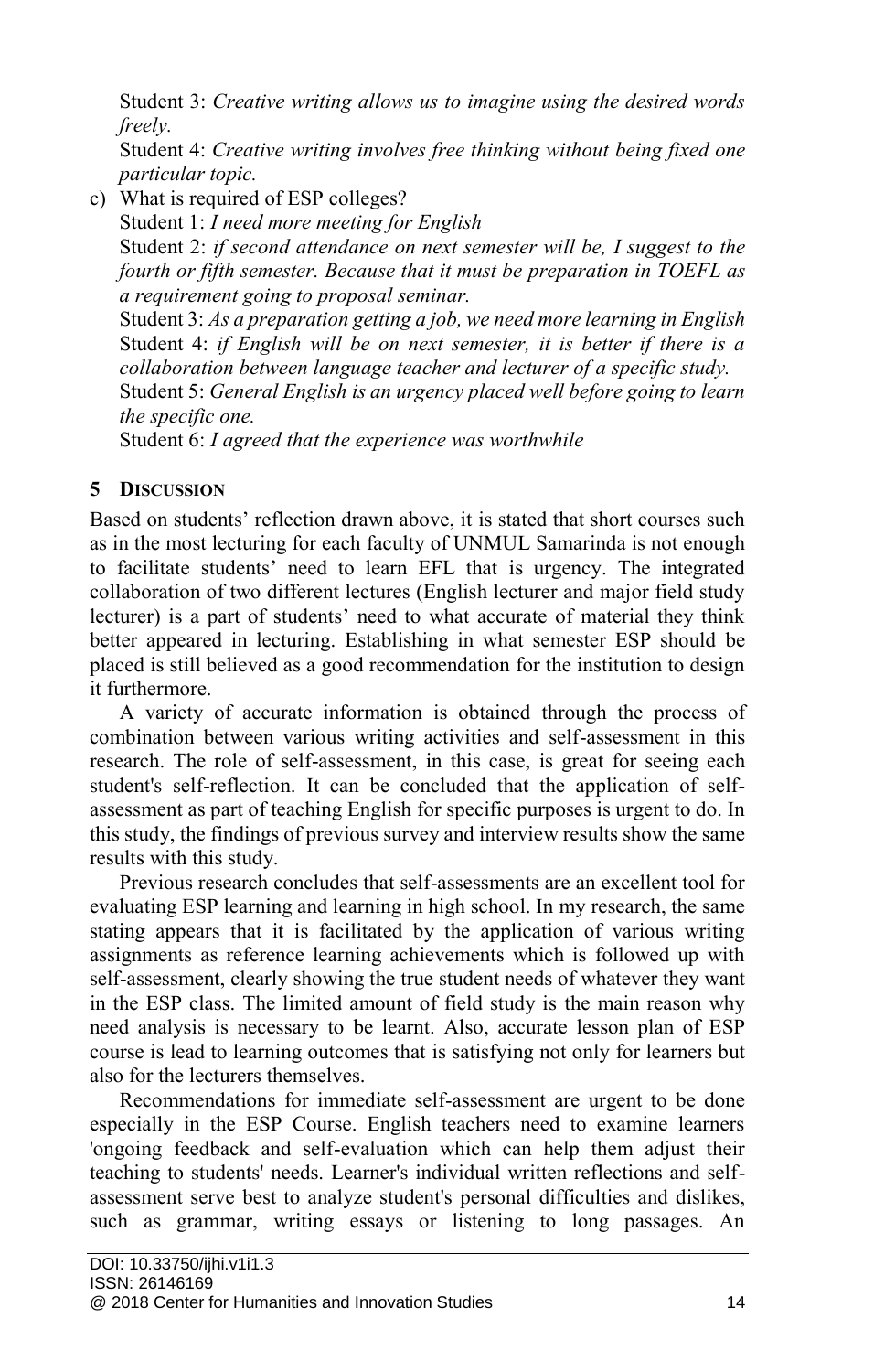individualized approach allows teachers to gain their learner's trust and to think about how to foster their linguistic development. As a conclusion, this study is believed that it might be as strong recommendation to attend the satisfactory grounding and integrating English on ESP. It also can support for future research what ESP designing supposed to be.

### **6 CONCLUSION**

The results of this study revealed that 96% of students agreed that they had engaged in useful reflection using self-assessment to the course and 91% agreed that the experience was worthwhile. A further 76% of students agreed that they could see opportunities if many approaches appear in some ways as results of a various writing exercise. For specific or general English terms of various writing tasks, mostly they favor a creative essay more than a specific essay. By involving in-depth interview of 5 students' represent students', stated that (1) most students had not adequate opportunity doing writing in their previous school, so it is believed as a reason of their poor performance, (2) students in general likely were attracted writing in their way creatively such as personal essay more than explained the informational technology profession, (3) Students need to: a have and focus a satisfactory grounding in necessary English skill before they advance to ESP learning (4) the English language strategy should be emphasized separately even these opinions have a little difference of colleges one another, and (5) the need for second attendance for ESP is still as a majority required by colleges. Overall, this study is believed that it might be as strong recommendation to attend the satisfactory grounding and integrating English on ESP. It also can support for future research what ESP designing supposed to be.

#### **REFERENCES**

- Allwright, R. L. (1984). Why don"t learners learn what teachers teach?: The interaction hypothesis. In D. M. Singleton, & D. Little (Eds.). *Language learning in formal and informal contexts*. (pp. 3-18). Dublin: Irish Association for Applied Linguistics.
- Burkšaitienė Nijolė, (2014), *Creative Writing at The University: Students Perceptions and Expectations,* Mykolas Romeris University, Institute of Philosophy and Humanities Ateities str. 20 LT-08303 Vilnius, Lithuania
- Douglas, D.(2000). *Assessing Language for Specific Purposes*. Cambridge: Cambridge University Press.
- Fahed Al-Serhani, W.(2007). *The effect of portfolio assessment on the writing performance of EFL secondary school students in Saudi Arabia*. Unpublished MA thesis, Taibah University, Saudi Arabia.
- Galina K, Ligija K & Lilija A (2007) *Reflective practice: assessment of assignments in English for Specific Purposes*. Mykolas Romeris University & Vilnius University.Lithuania
- Gomer, E.(2001). *What Are the Challenges of Assessment Portfolios that Include English Language Learners*?
- Ghoorchaei, B., Tavakoli, M., & Ansari, D. N. (2010). *The impact of portfolio assessment on Iranian EFL students' essay writing: A process-oriented approach*. GEMA: Online Journal of Language Studies, 10(2), 35-51.

15